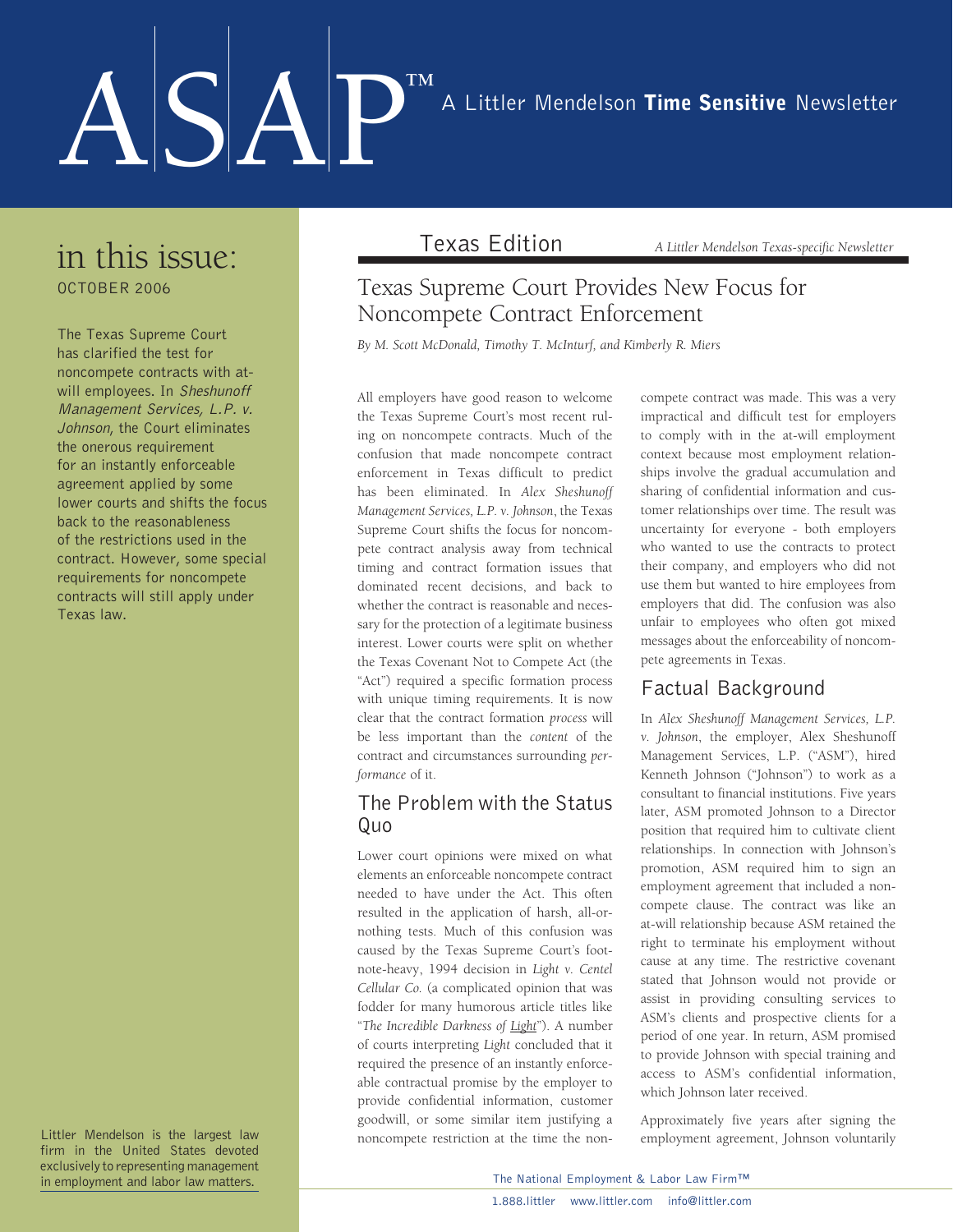## $ASAP$

terminated his employment with ASM and accepted a position with a competing company—Strunk & Associates, L.P. ("Strunk"). ASM filed a suit against Johnson and Strunk for breach of a covenant not to compete, requesting injunctive and monetary relief. After the trial court granted a temporary injunction, Johnson and Strunk filed a motion for summary judgment claiming that the noncompete was unenforceable as a matter of law. In granting summary judgment, the trial court relied on language in the Act, which states that a "covenant not to compete is enforceable if it is ancillary to or part of an otherwise enforceable agreement *at the time the agreement is made* ..." The trial court concluded that ASM's promises to provide training and confidential information were illusory at the moment the agreement was made because ASM could have terminated the relationship before providing any confidential information or training. The Austin Court of Appeals agreed with this reasoning, as had a number of other courts of appeal around the state.

Before the Texas Supreme Court, both parties argued that the Court's prior decision in *Light v. Centel Cellular Co.* controlled, but each gave it different meaning. ASM contended that under footnote 14 of *Light*, the statute's requirement for an enforceable ancillary agreement was satisfied because Johnson's contract contained a promise to provide future access to confidential information and to provide training. ASM further argued that continued access to confidential information was provided immediately and was a thing of value in and of itself, regardless of whether new confidential information was immediately provided. Johnson, relying on footnote 6 in *Light*, countered that the promises made by ASM in the contract were terminable at-will, illusory and thus insufficient to support a noncompete contract. Amicus briefing submitted in the case argued that the Supreme Court should take a more dramatic step, depart from the contract-formation oriented focus of the footnotes in *Light*, and shift the focus back to the original intent of the statute - a focus on the reasonableness and necessity for the restrictions at issue. The Texas Supreme Court sided with ASM and found that the Act's ancillary agreement requirement was met but also went further by electing to depart from *Light* and focus on the intent of the statute.

#### The Statute's Intent

In adopting and later amending the Texas Covenant Not to Compete Act, the Legislature actually intended to make covenants not to compete easier—rather than harder—to enforce. In *Alex Sheshunoff*, the Texas Supreme Court clearly recognizes and acknowledges this purpose behind the statute. The Court explains that the holding in *Light* should be interpreted narrowly and not in a way that defeats the overall intent of the statute.

The Court looked closely at the meaning of the Act's clause "at the time the agreement is made," and decided to reject the reasoning of footnote 6 in the *Light* opinion. Footnote 6 of *Light* indicated that this clause meant that the employer's contract promise must be immediately enforceable and not dependent upon continued at-will employment for performance. After analyzing prior versions of the statute, House and Senate bill analyses and proposed amendments, the Court determined that the Legislature's intent was to ensure that "mid-stream" covenants were supported by new consideration, not to require immediately enforceable obligations on the part of the employer. The Court concluded that a contrary interpretation would make it nearly impossible to create an enforceable noncompete in the at-will employment context, which would undermine the intent of the Act and the 1993 amendments to it. The Court expressly held that executory contracts—contracts that can be accepted by future performance—are sufficient. This is a key clarification in the law.

#### The End Result

*The New Test*. Under the Court's new holding, a covenant not to compete that meets the reasonableness requirements set forth in the statute "becomes enforceable when the employer performs the promises it made in exchange for the covenant." Thus, noncompete contracts with at-will employees and noncompete contracts that are entered into after employment begins will be easier to enforce. The key inquiries will now be: (a) what contractual promises did the employer make, (b) did the employer fulfill these contractual promises, and (c) do these promises and return obligations of the employee justify the noncompete restriction used. An example can be seen in *Alex Sheshunoff* itself. The Court held that Johnson's covenant not to compete was enforceable because ASM provided confidential information and specialized training as promised and Johnson promised not to disclose ASM's confidential information in return.

*A Reasonableness Focus*. "Reasonableness" evaluations will now be a point of increased focus, but this is less likely to create "all-or-nothing" decisions. The Act provides that courts "shall" reform overbroad agreements to make them enforceable. Consequently, in many cases some degree of enforcement through injunctive relief is likely to occur even if the contract is overbroad as written. However, employers should not take this development as a free pass to use overbroad agreements. The reformation provisions in the Act have counter-balancing elements. When a noncompete contract is found to be overbroad, (a) the employer will not be allowed to recover damages for any violation that occurs prior to reformation of the contract by the court, and (b) the employer may also have to pay the former employee's attorneys' fees and costs under some circumstances.

#### Technical Requirements Still Exist

The Court's decision brings Texas law more in line with the majority of other states, but it also retains some elements unique to Texas. Employers must still pay careful attention to the structure of noncompete agreements used in Texas. It is likely that only certain contractual promises *from both parties* will be sufficient. The Court's holding does not eliminate the need for an enforceable contract that gives rise to (or justifies) the need for the noncompete agreement. The promises that form the consideration for the agreement must be related to a legitimate interest that justifies a noncompete contract, like the protection of confidential information, customer goodwill, or specialized training.

#### Back to the Basics

The Court's opinion reminds employers that covenants not to compete are only enforceable to the extent necessary to protect the legitimate business concerns of employers. Rejecting the recent trend by courts to place great empha-